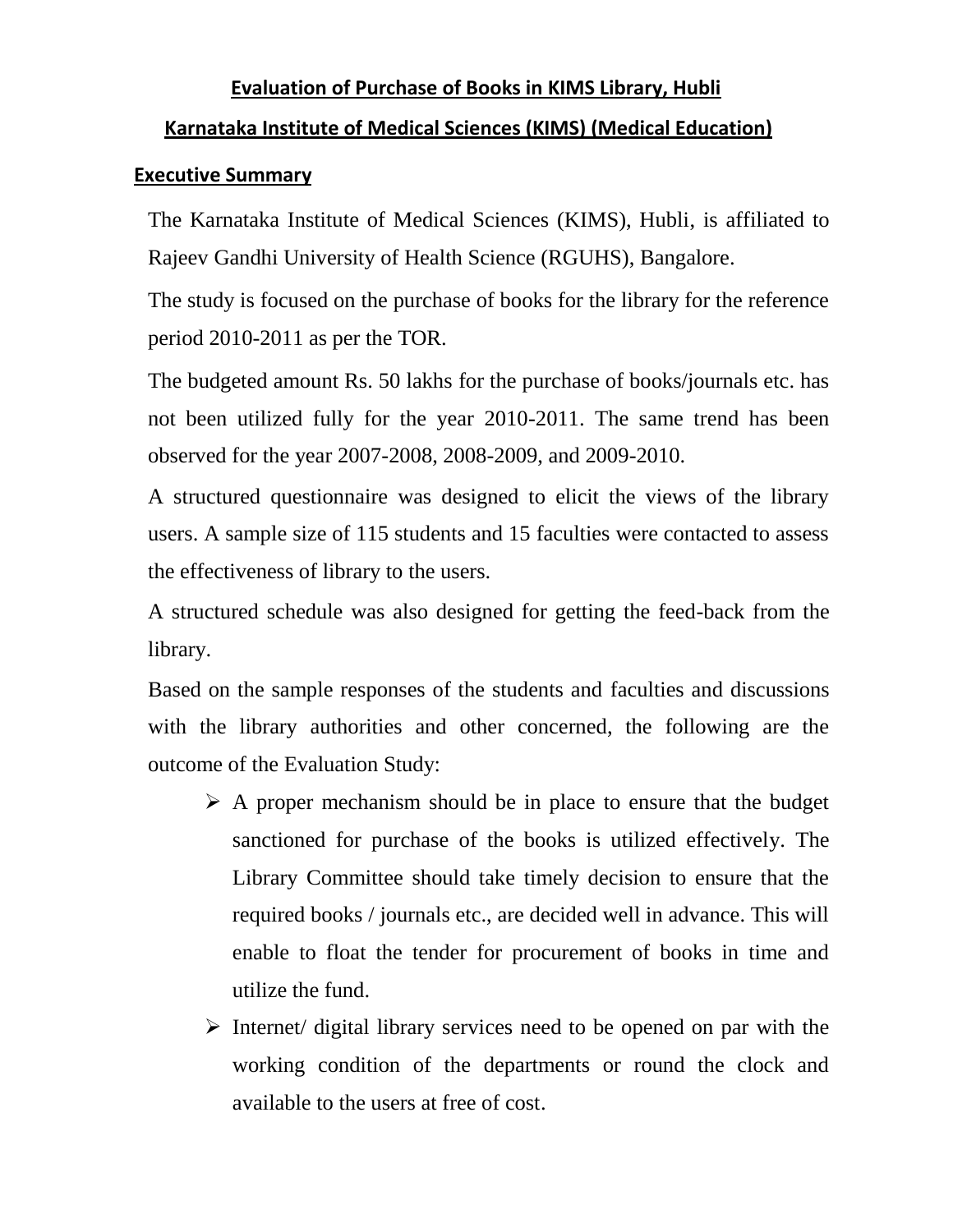- $\triangleright$  The user's requirements like new edition subject wise books, sufficient copies of the well known author books, scientific books, latest foreign edition magazines / journals/ periodicals/ current news paper cuttings have to be made available.
- $\triangleright$  Library timing needs to be extended beyond 11.00 p.m. and morning at  $6.00$  a.m for the early readers.
- $\triangleright$  The library reading room need to be adjacent to reference room to help the users.
- $\triangleright$  To create a library friendly atmosphere to the students, conveniences like spacious reading area with comfortable chairs, table, fan, uninterrupted power supply, drinking water, and display of wall clock will facilitate the readers.
- $\triangleright$  The library has to provide additional amenities to the users like lightning facility in the wash room, refreshments like light snacks/tea/coffee.
- $\triangleright$  The library needs be totally automated to facilitate the users to use the library effectively.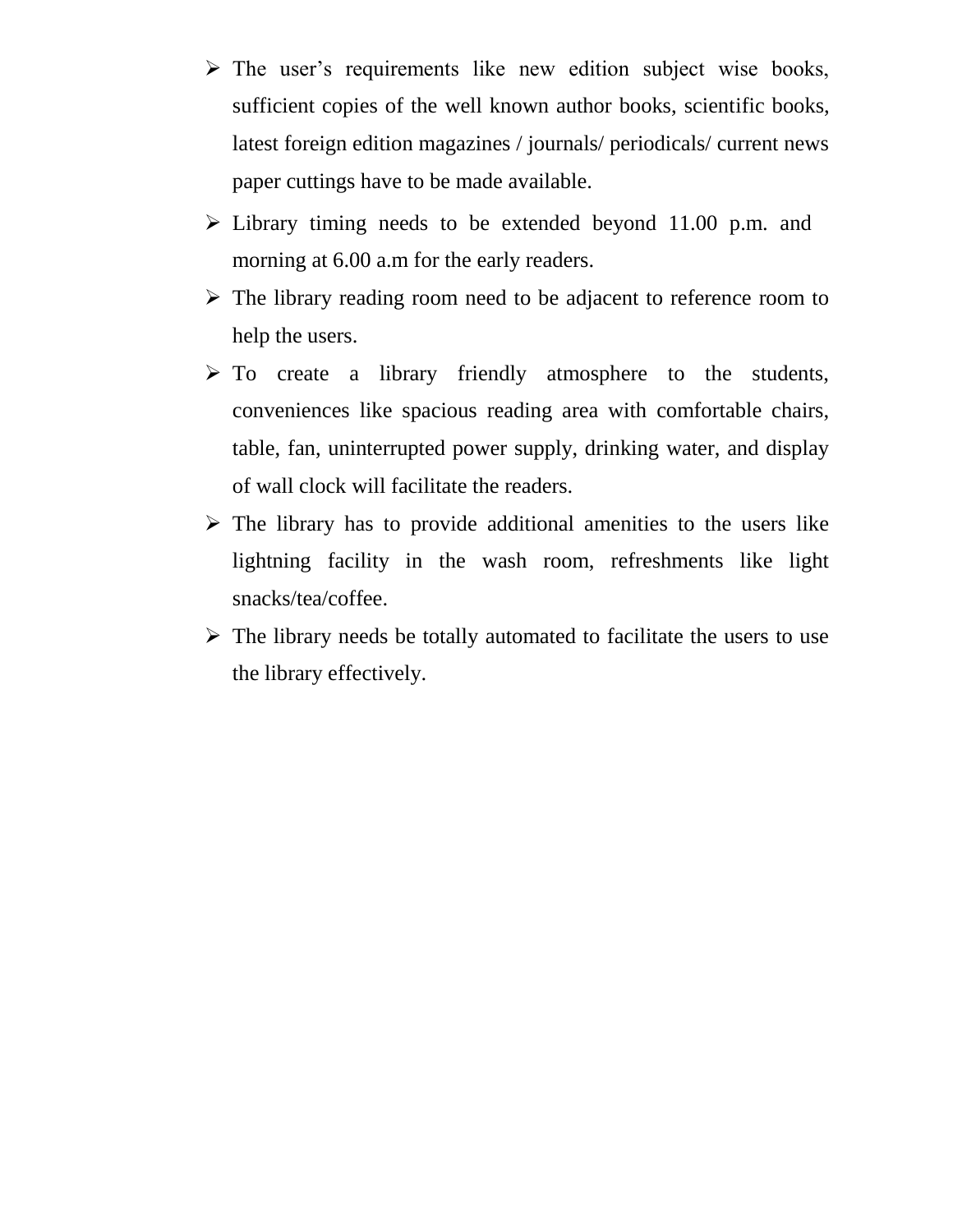#### **Findings of the Study**

- Among the respondents the daily users of library is more.
- Among users of the library 74% undergraduate students, 55% of the post graduate students, 75% of faculty members used daily for more than three hours.
- Among the undergraduate students using library facility daily 74% used more than three hours, 55% used for three hours,50% used for two hours and 43% used for one hour.
- Among the post graduate students using library facility daily 55% used more than three hours, 50% used for three hours,60% used for two hours and 100% used for one hour.
- $\geq$  Among the faculty members using the library facility daily 75% used more than three hours, 67% used for three hours,33% used for two hours and 100% used for one hour.
- $\geq$  On an average 74 persons per day visited the library from January 2011 to November 2011.
- $\triangleright$  The budgeted amount of Rs. 50 lakhs for the purchase of books/journals etc., has not been utilized fully for the year 2010-2011.
- $\triangleright$  The air conditioned digital library has 30 computers.
- $\triangleright$  The digitization of the library on priority helps the users.
- Users require scientific books/ magazines of foreign edition, foreign journals, periodicals, current news paper cuttings for their use.
- New edition books need to be purchased as and when required by the users.
- Adequate subject wise books with sufficient copies of well-known author books required to be available at reference section.
- Library timing needs to be extended beyond 11.00 p.m. and morning at 6.00 a.m for the early readers.
- $\triangleright$  Users needed spacious area for study with uninterrupted power supply, provision of drinking water, display of wall clock, provision of wash room with lighting arrangements, availability of comfortable chairs, table and fan.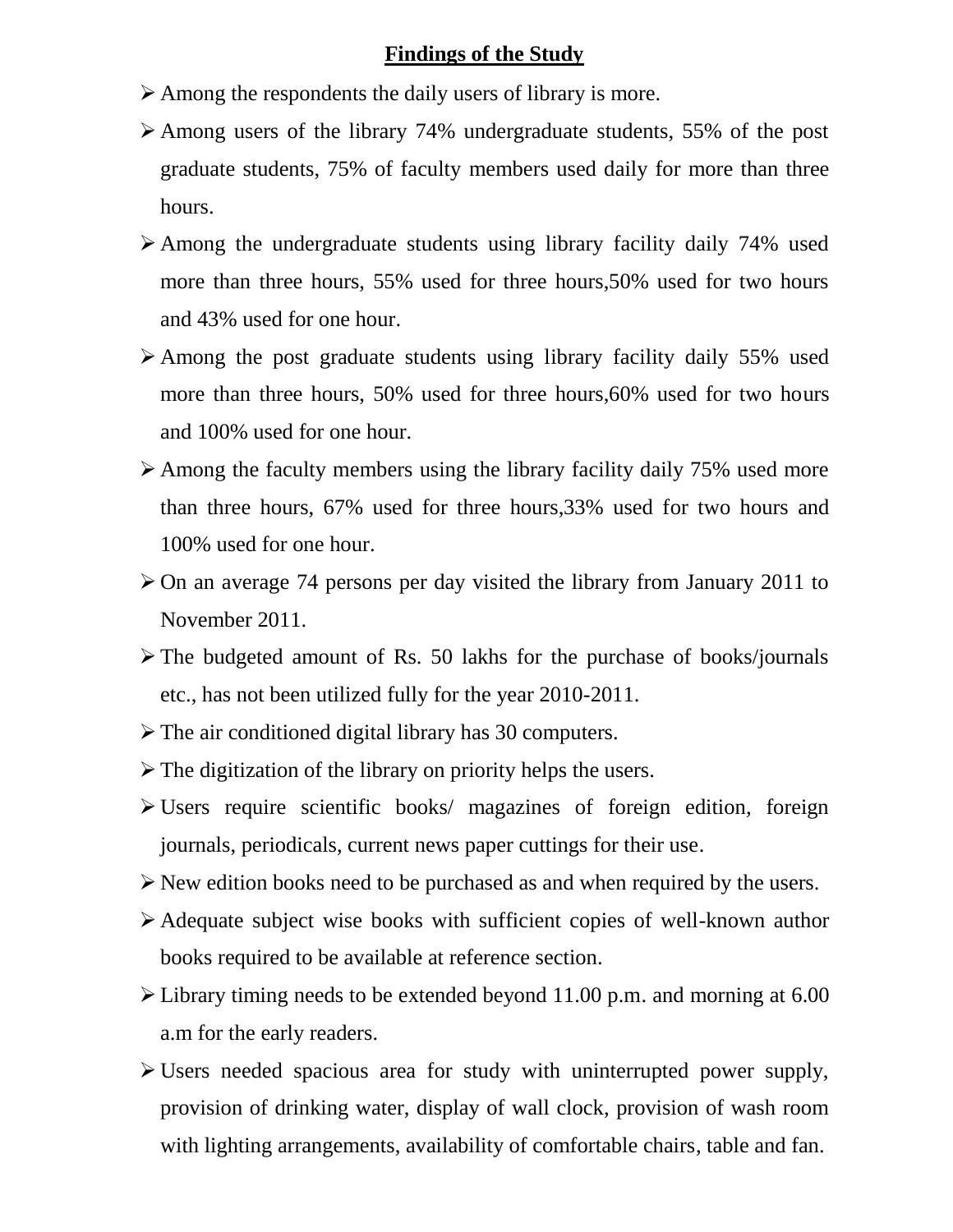## **Conclusion and Recommendations**

### **Conclusions***:-*

- $\triangleright$  Internet/ digital library services need to be opened on par with the working condition of the departments or round the clock and available to the users at free of cost.
- $\triangleright$  The user's requirements like new edition subject wise books, sufficient copies of the well known author books, scientific books, latest foreign edition magazines / journals/ periodicals/ current news paper cuttings have to be made available.
- $\triangleright$  Library timing needs to be extended beyond 11.00 p.m. and morning at 6.00 a.m for the early readers.
- $\triangleright$  The reference section to be equipped with latest editions of subject specific books, encyclopedia, medical dictionaries, journals, atlas, Practical books, graphs and relevant charts.
- $\triangleright$  Maintenance of suggestion box in the library premises will enable the library staff to provide best services.

# **Recommendations :-**

- $\triangleright$  The library reading room needs to be adjacent to reference room to help the users.
- $\triangleright$  To create a library friendly atmosphere to the students, conveniences like spacious reading area with comfortable chairs, table, fan, uninterrupted power supply, drinking water, and display of wall clock will facilitate the readers.
- $\triangleright$  The library has to provide additional amenities to the users like lightning facility in the wash room, refreshments like light snacks/tea/coffee.
- Adequate soft ware need to be adopted for speedy acquisition of books / journals.